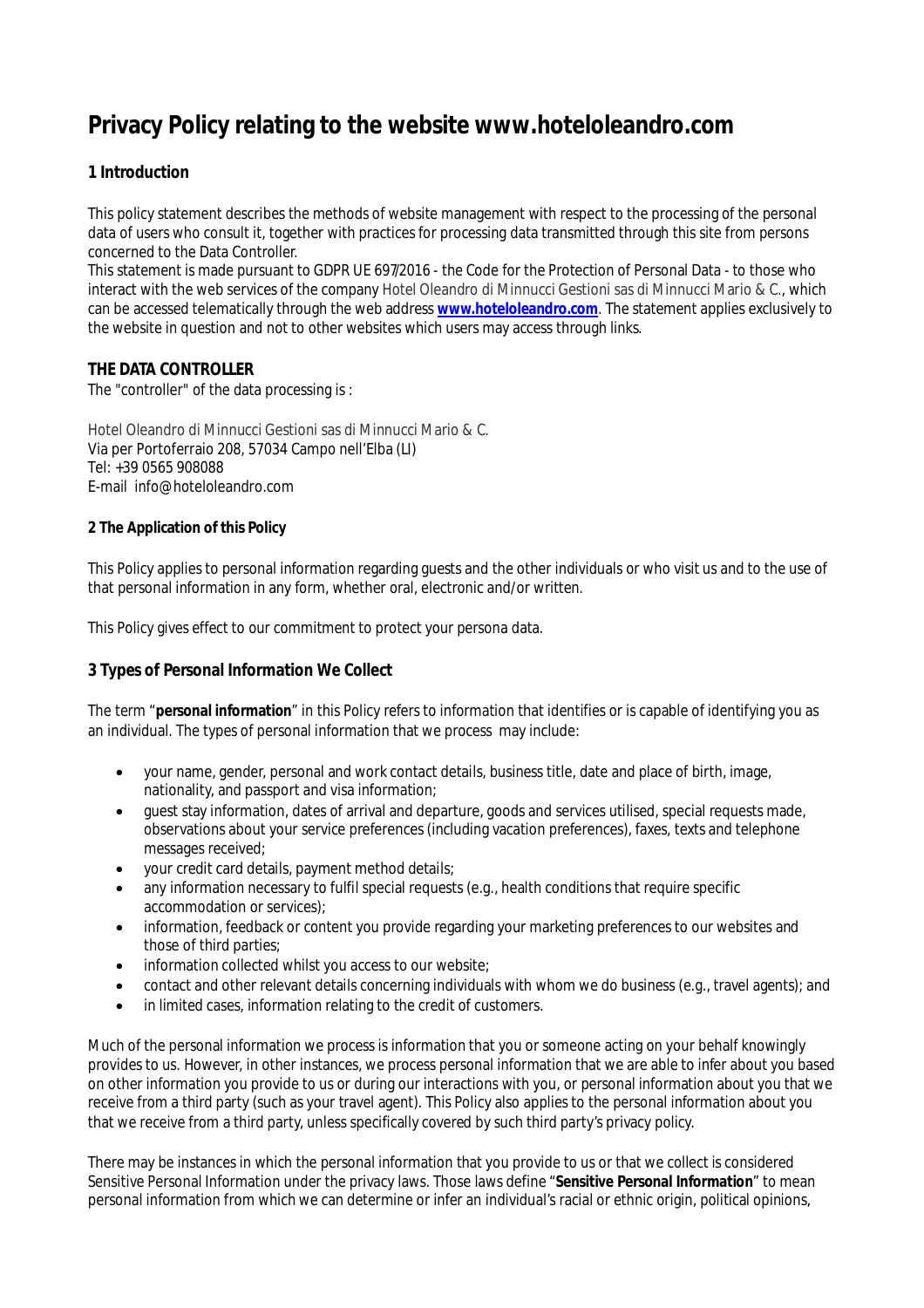religious beliefs or other beliefs of a similar nature, membership in a trade union or professional association, physical or mental health or condition, medical treatment, genetic data, biometric information, and information about an individual's sexual life or sexual orientation. If we rely on consent to process your Sensitive Personal Information, you have the right to withdraw that consent at any time.

Save to the extent required by law, you are not obliged to provide Hotel Oleandro di Minnucci Gestioni sas di Minnucci Mario & C. with any of your Sensitive Personal Information, and should you choose not to, this will not prevent you from purchasing any products or services from Hotel Oleandro di Minnucci Gestioni sas di Minnucci Mario & C.

## **4 How We Use Personal Information**

Subject to applicable laws, we may collect, use and disclose portions of your personal information in order to:

- provide and charge for hotel accommodation and other goods and services;
- provide you with a better or more personalized level of service, including information and services from a third party (such as local attractions and transportation options);
- facilitate services on your behalf, including restaurant and transportation transactions;
- fulfil contractual obligations to you, anyone involved in the process of making your travel arrangements (e.g., travel agents, group travel organizers) and vendors (e.g., credit card companies);
- provide for the safety and security of staff, guests and other visitors;
- administer general record keeping;
- meet legal and regulatory requirements;

When we process your personal information as one of our guests or someone else with whom we do business, we do so in our legitimate interests (as detailed above), because of legal obligations we are subject to or because the information is required to fulfil contractual obligations to you, anyone involved in making your travel arrangements (e.g., travel agents, group travel) and vendors (e.g., credit card companies).

Hotel Oleandro di Minnucci Gestioni sas di Minnucci Mario & C. uses and retains your personal information for as long as is necessary to fulfil the purpose for which it is being processed, and in line with our legal and regulatory obligations and risk management guidelines.

## **5 Disclosures of your Personal Information**

From time to time, we may disclose your personal information. We would always make that disclosure in accordance with applicable law.

Circumstances where we might make such disclosure (in addition to those described in Section 4 above) include:

## **5.1 Legal Requirements**

We reserve the right to disclose any personal information we have concerning you if we are compelled to do so by a court of law or lawfully requested to do so by a governmental entity or if we determine it is necessary or desirable to comply with the law or to protect or defend our rights or property in accordance with applicable laws. We also reserve the right to retain personal information collected and to process such personal information to comply with accounting and tax rules and regulations and any specific record retention laws.

## **6 Information We Collect When You Visit Us Online**

If you access our website, you may wish to know the following:

## **6.1 You Can Browse Without Revealing Who You Are**

You can always visit our websites without logging in or otherwise revealing who you are.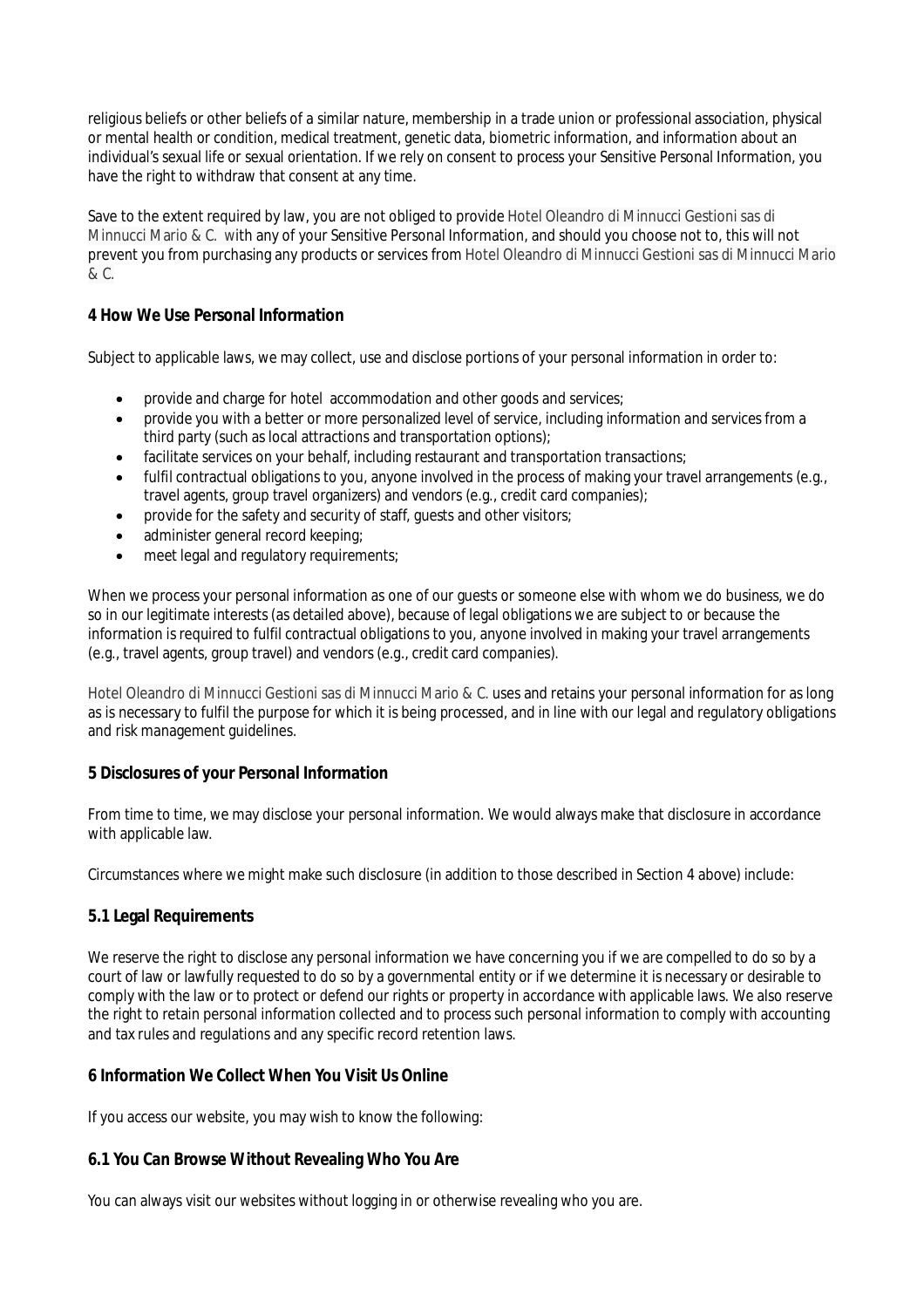## **6.2 Usage Information**

When you visit our websites, we collect information about how you use those websites. Examples of such information include the Internet Protocol address automatically assigned to your computer each time you browse the Internet, the date and time of your visit, the pages you access and the amount of time you spend on each page, the type of Internet browser you use, your device's operating system and the URL of any websites that you visited before and after visiting our website. That information is not linked to you as an individual.

#### **6.3 Cookies**

We use cookie technology on our websites to allow us to evaluate and improve the functionality of our websites. Our cookies by themselves cannot be used to reveal your identity. They identify your browser or device, but not you, to our servers when you visit our websites.

If you do not want to accept cookies, you can block them by adjusting the settings on your Internet browser. However, if you block them, you will not be able to use all of the features of our websites, including the customization features associated with creating a user profile. Further information about cookies and other similar technology and how they work is available at allaboutcookies.org.

## **6.4 Links to Other Websites**

If you visit our website and decide, for example, to purchase the ferry ticket, you may be seamlessly linked to websites maintained by third parties with whom we have contracted to provide those services. This Policy, and our responsibility, is limited to our own information collection practices. We are not responsible for, and cannot always ensure, the information collection practices or privacy policies of other websites maintained by third parties or our service providers where you submit your personal information directly to such websites.

## **6.5 Security**

The personal information we collect from you online is stored by us and/or our service providers on databases protected through a combination of physical and electronic access controls, firewall technology and other reasonable security measures. Nevertheless, such security measures cannot prevent all loss, misuse or alteration of personal information and we are not responsible for any damages or liabilities relating to any such incidents to the fullest extent permitted by law. Where required under law, we will notify you of any such loss, misuse or alteration of personal information that may affect you so that you can take the appropriate actions for the due protection of your rights.

#### **6.6 Minor Children**

Our websites do not sell products or services for purchase by children and we do not knowingly solicit or collect personal information from children. If you are under the age of 18 (or a minor in the jurisdiction in which you are accessing our websites), you may only use our websites with the involvement of a parent or guardian.

#### **7 Choice**

You may always choose what personal information (if any) you wish to provide to us. However, if you choose not to provide certain details, some of your experiences with us may be affected (for example, we cannot take a reservation without a name).

## **8 Your rights**

Under data protection law in Europe, you have various rights in relation to the personal information about you that we process.

With some limited exceptions, you have rights to access and update personal information held about you. If you want to inquire about any personal information we may have about you, you can do so by sending us a written request by